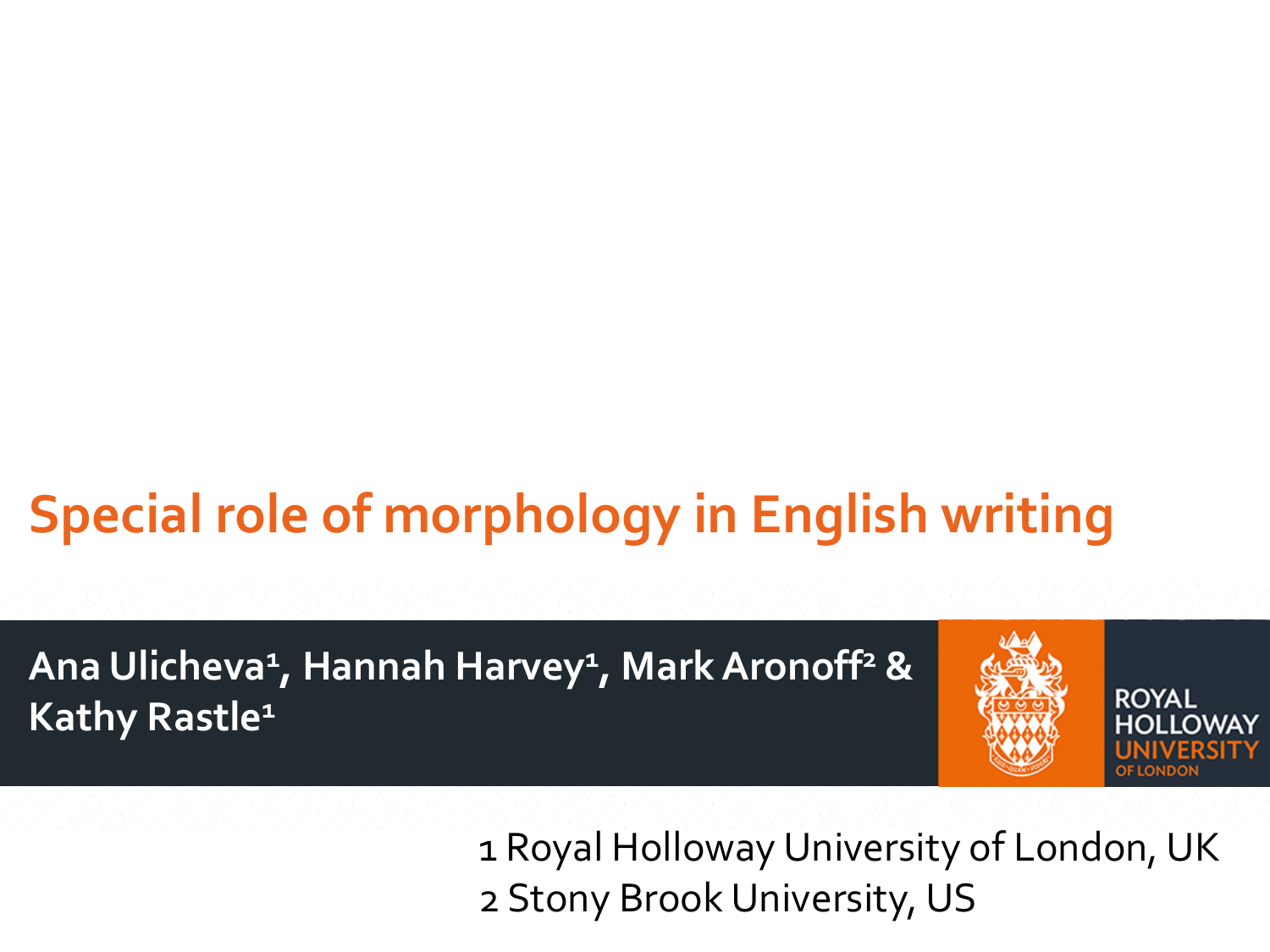#### English writing

**/-əs/**

### FAMOUS, SOLACE, ATLAS, CYPRESS, BONUS, TORTOISE, RHINOCEROS

Sound-to-spelling mappings are very inconsistent Challenge for children and L2 learners

Is this inconsistency functional?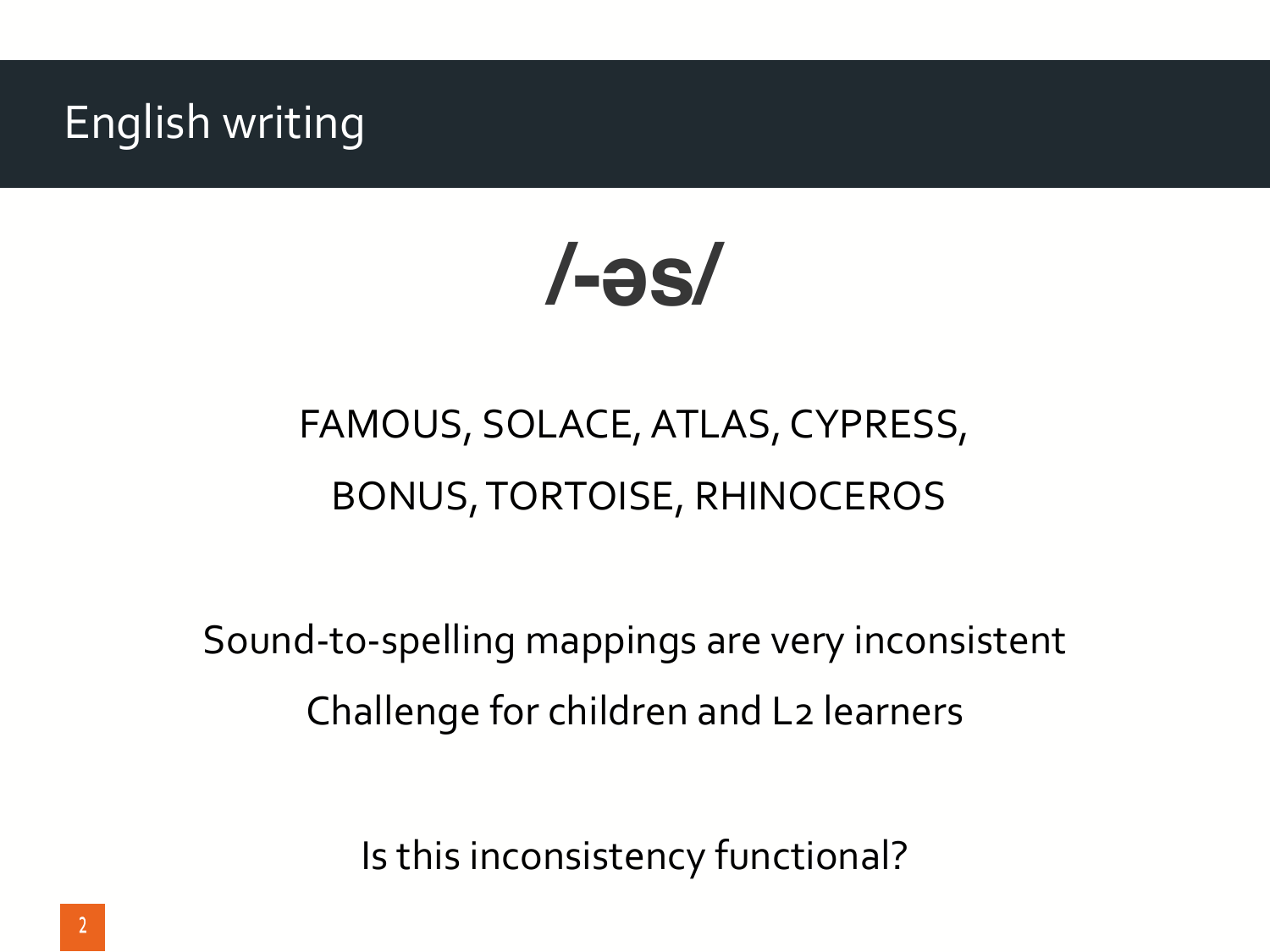

Systematicity between spelling and grammatical class

Study 1: Large-scale linguistic analysis

Q: How common is this regularity in English writing?

Study 2: Explicit judgement

Study 3: Implicit spelling

Q: Are people sensitive to these regularities?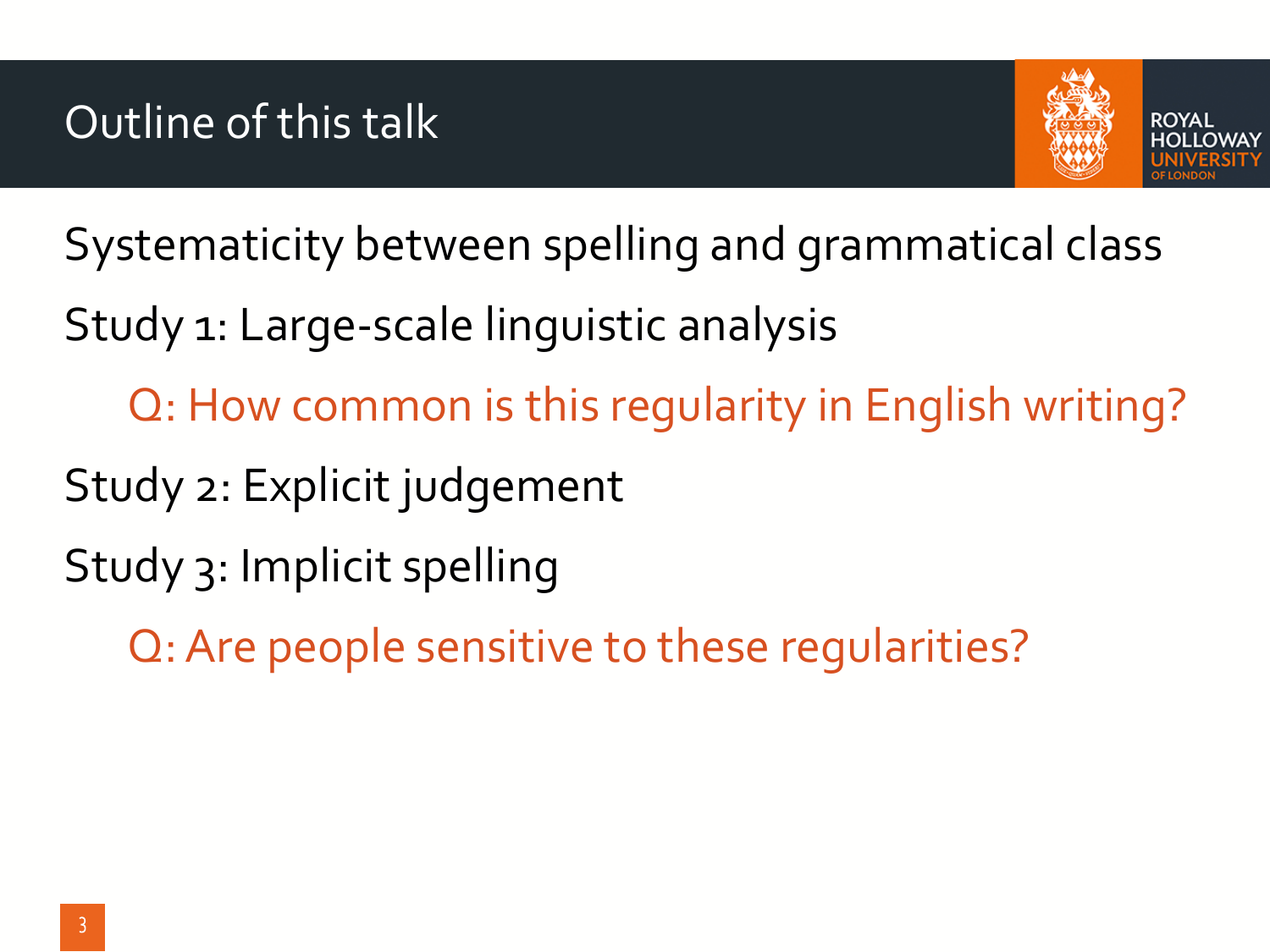#### Regularity between spelling and grammatical class

# **-/əs/**

|                                                           |                          | <b>OUS spelling</b> |                   | <b>Other spelling</b> |        |
|-----------------------------------------------------------|--------------------------|---------------------|-------------------|-----------------------|--------|
| ber of<br>s (and<br><b>iple)</b><br>Numb<br>words<br>exam | adjectives               | 346                 | <b>Marvellous</b> | 6                     | Citrus |
|                                                           | <b>NOT</b><br>adjectives | $\mathbf O$         | $\sim$ $\sim$     | 314                   | Cactus |

*Berg & Aronoff (2017)*

```
-OUS, -IC, -AL, -Y
```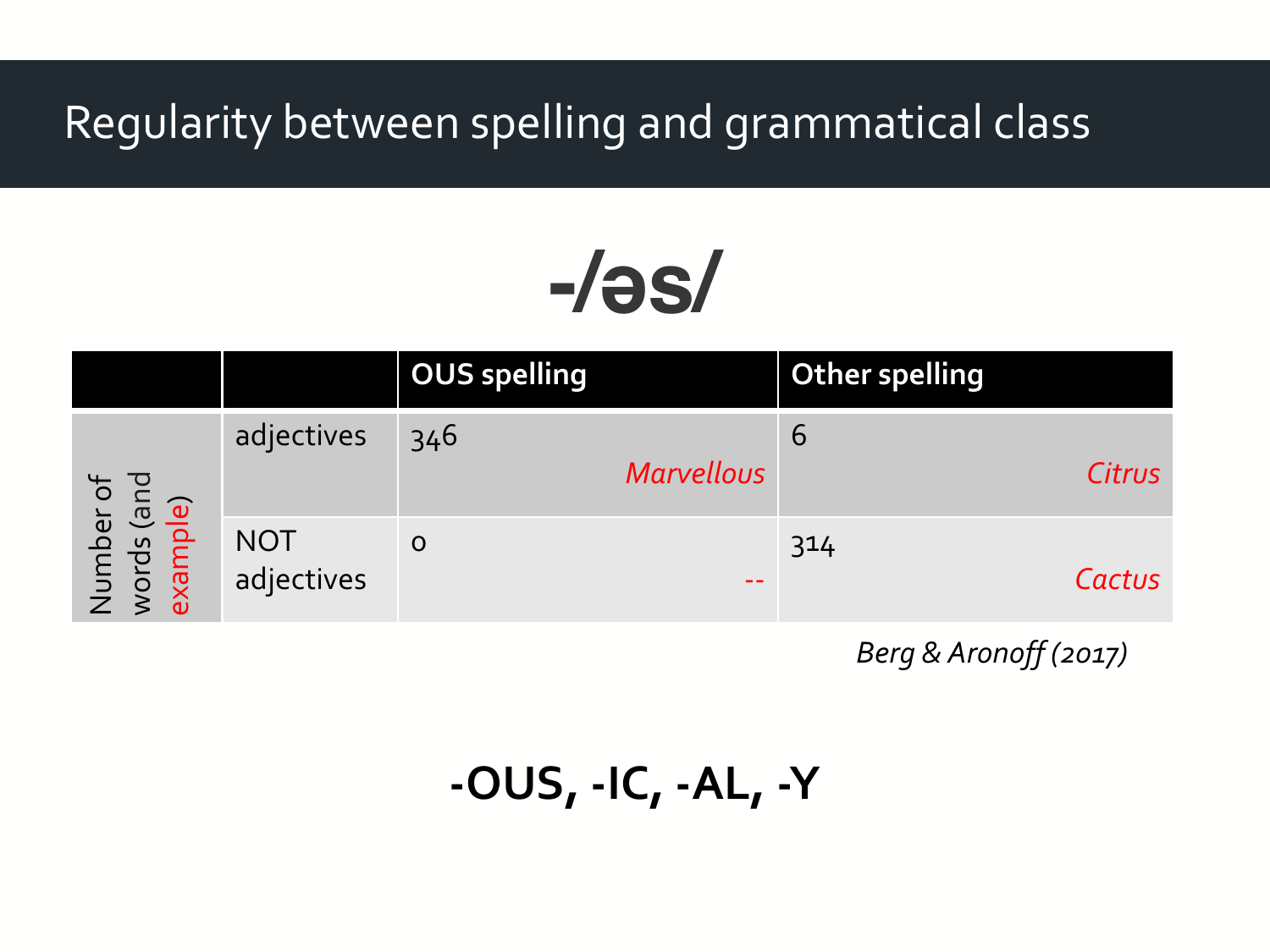### Study 1: Large-scale linguistic analysis



- Question: Is systematicity between spelling and class true of English derivation in general?
- Idea: Spelling disambiguates grammatical class
	- − For all 159 suffixes
	- − Is there a dependency between spelling and class?
	- − Is this dependency stronger than that between phonology and class?
		- Entropy (H), a measure of prediction precision

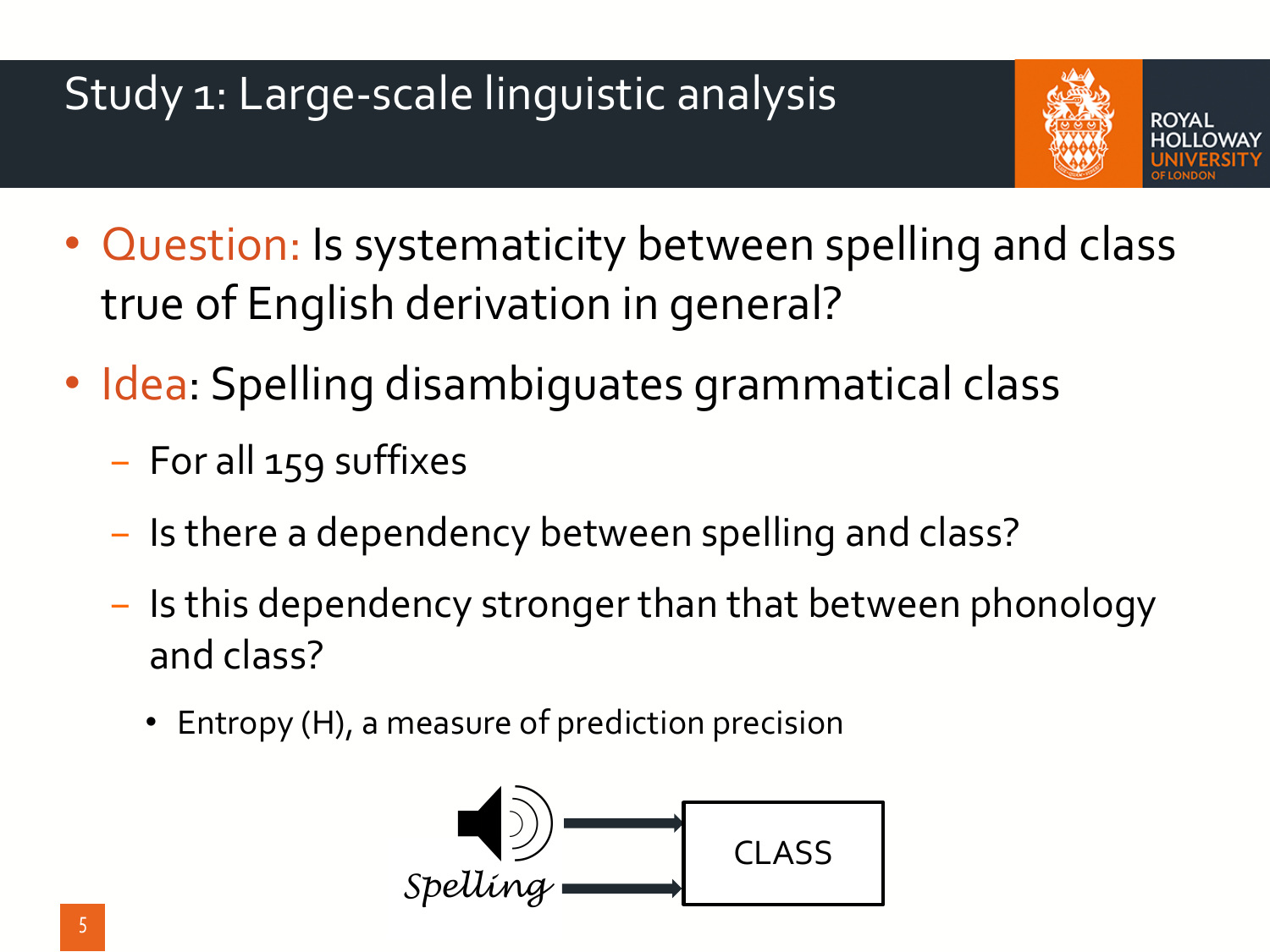

**Orthography predicts class better than phonology does**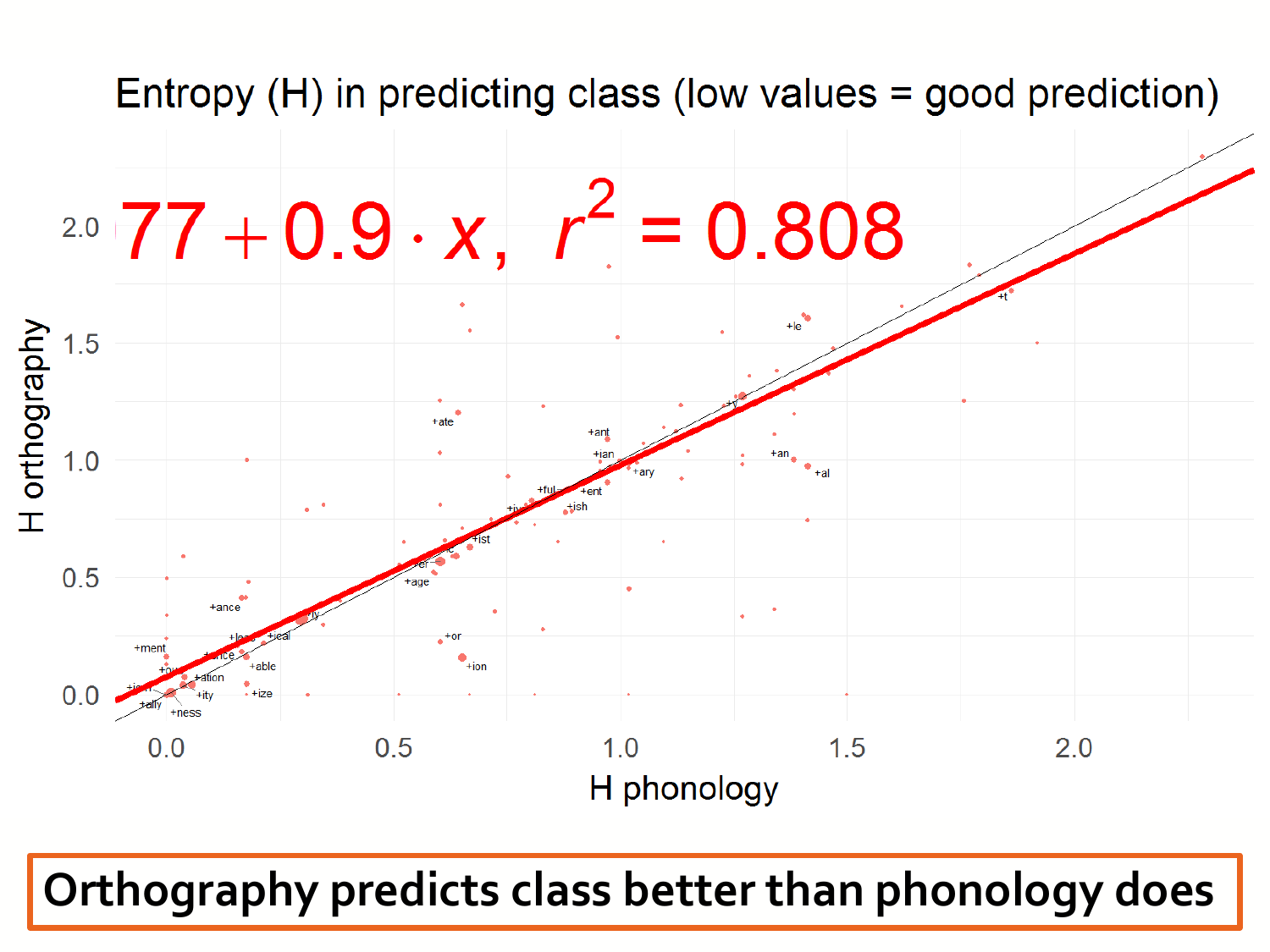Study 1: Large-scale linguistic analysis

### Example: sound /i/

### Most common spelling is "Y" e.g. BUSY

<ie>: calorie  $1.0$ Prediction strength <ee>: employee  $0.5$ <i>: Israeli **Predicts**  $0.0$ **Adjective**<br>Noun <ey>: alley  $-0.5$  $-1.0$ ie  $\overline{V}$ ey ee **Spelling** 

**ROYAL** 

.LOWAY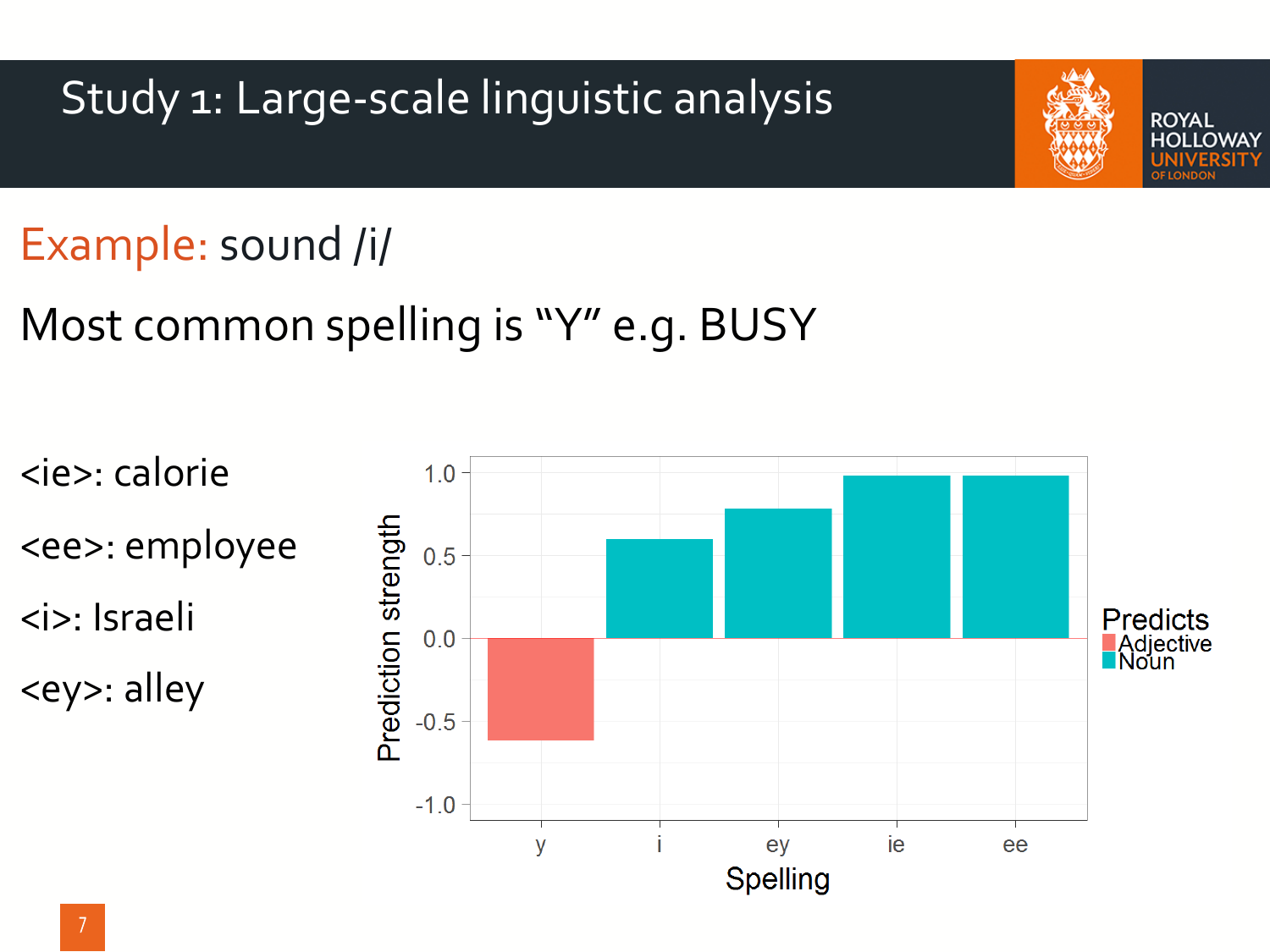#### Interim summary



**class**

ROYAI

- Study 1: Linguistic analysis
	- Conclusions:
		- Spelling provides additional information about grammatical class
		- This is true of English derivation in general
- Q: Are people sensitive to regularities between spelling and class? **spelling**
	- Experimental study 2: Explicit judgement
	- Experimental study 3: Spelling

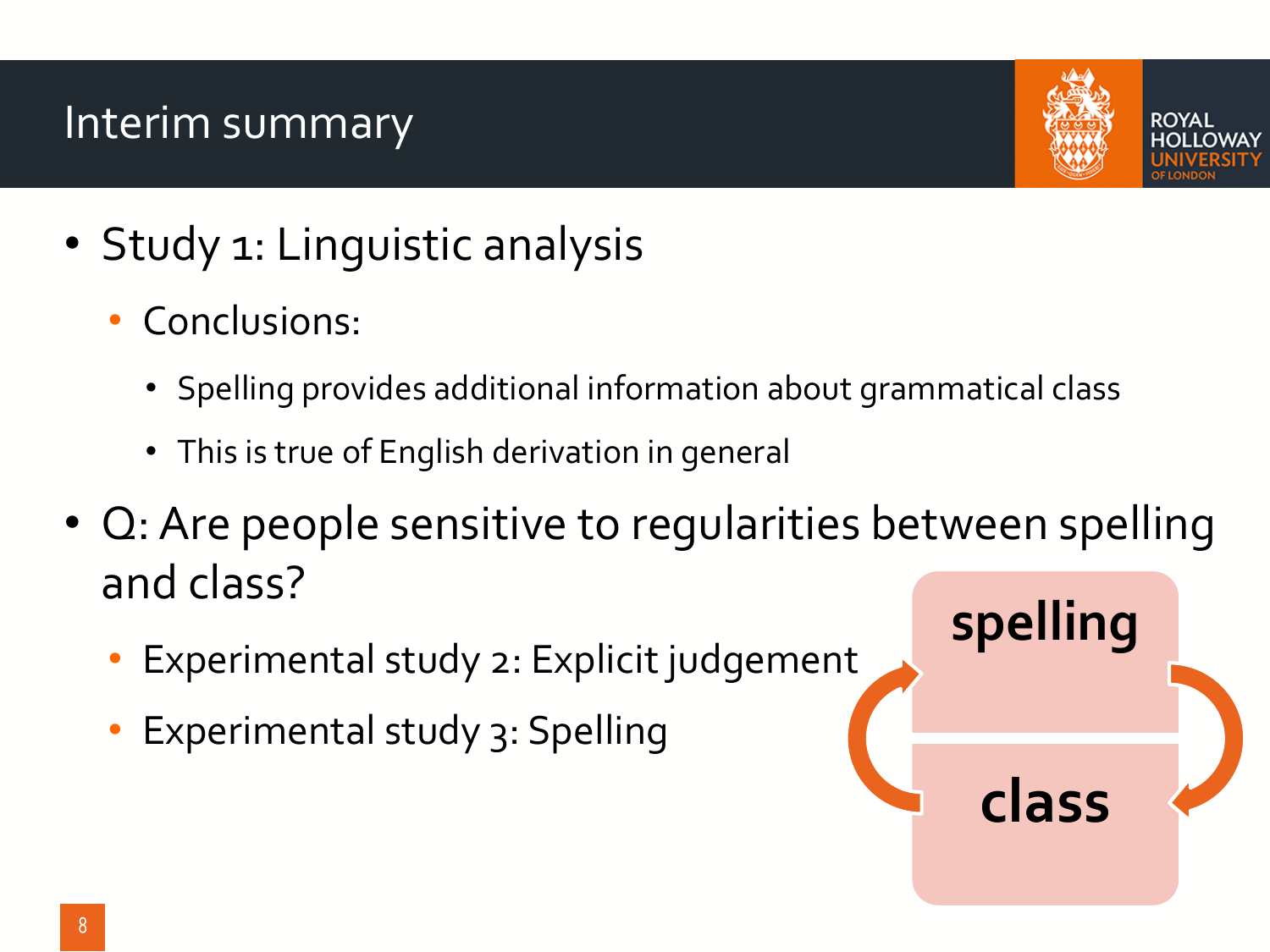#### Study 2: Explicit judgement



- ROYAI
- Question: Are people sensitive to regularities between spelling and class?



- Idea:
	- − We manipulate spellings of nonwords
	- − Does this manipulation influence people's decisions about which grammatical class these nonwords may belong to?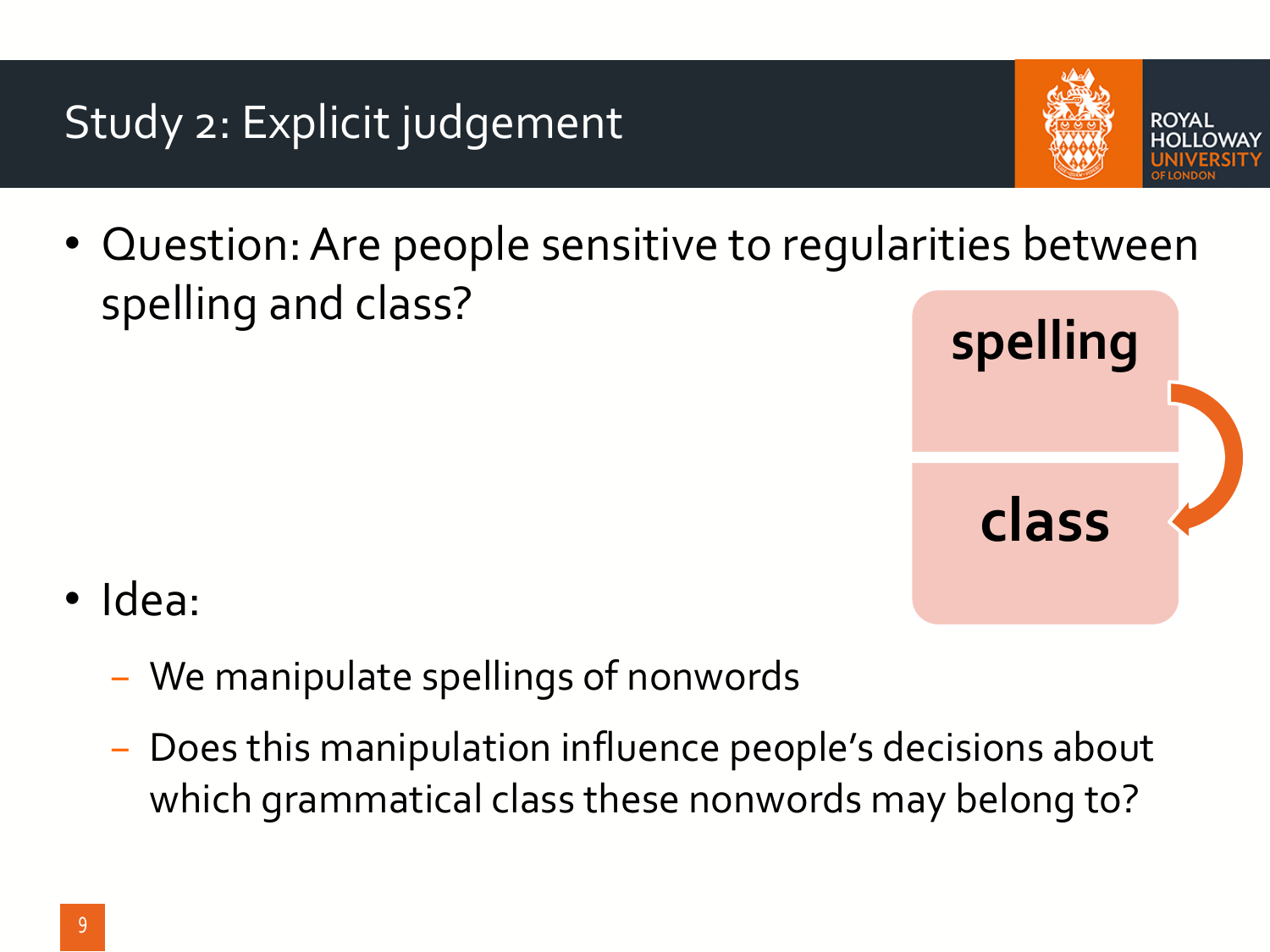#### Study 2: Explicit judgement – Design



- 
- 10 Noun and 10 Adjective suffixes that strongly predict class
- Joined them with CVC non-existing stems

## **JIXLET**

# **Does this look like a noun or an adjective?**

- We explained to people what nouns are and what adjectives are
- 46 participants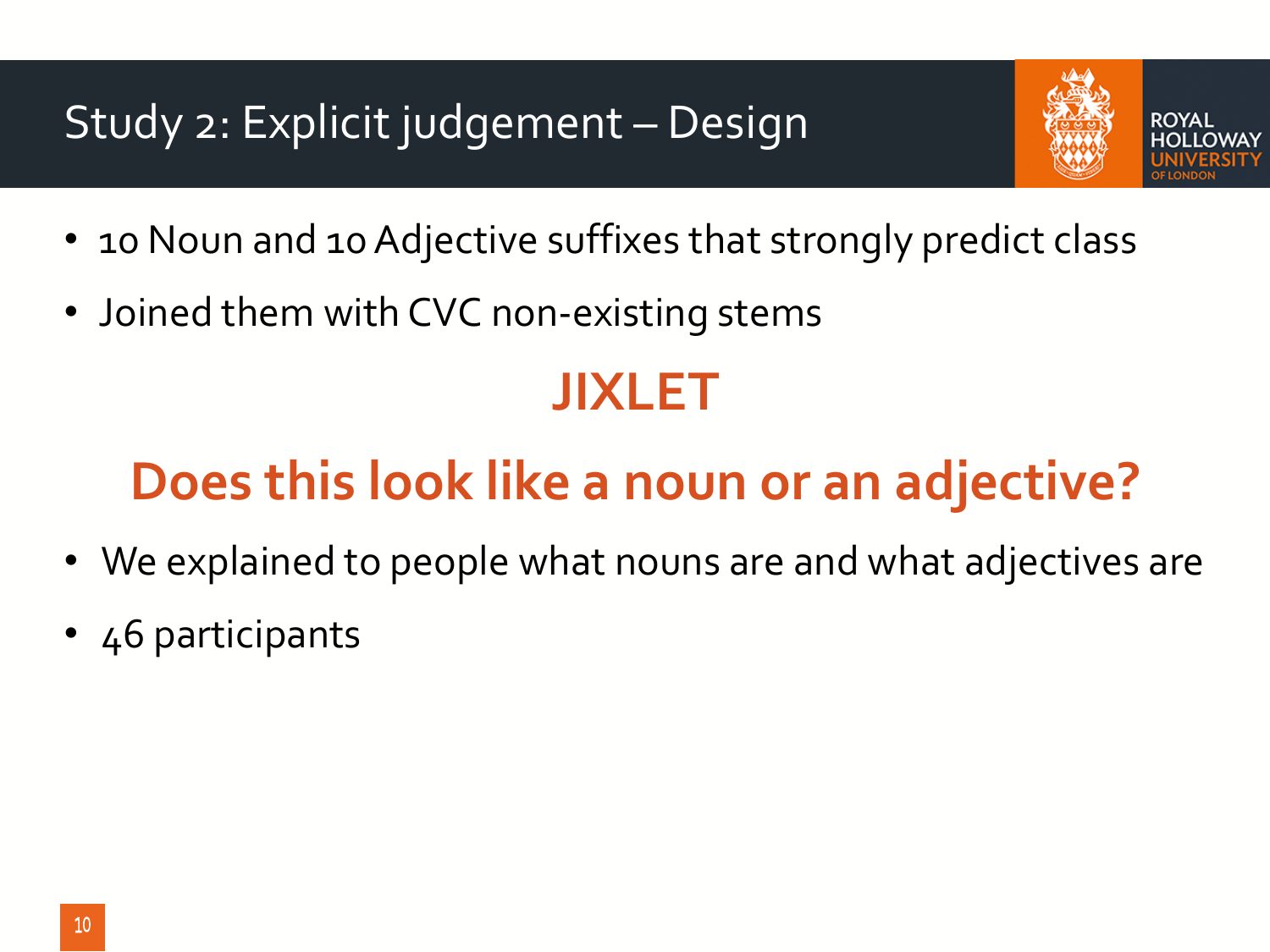

## People have explicit awareness of systematicities between spelling and class

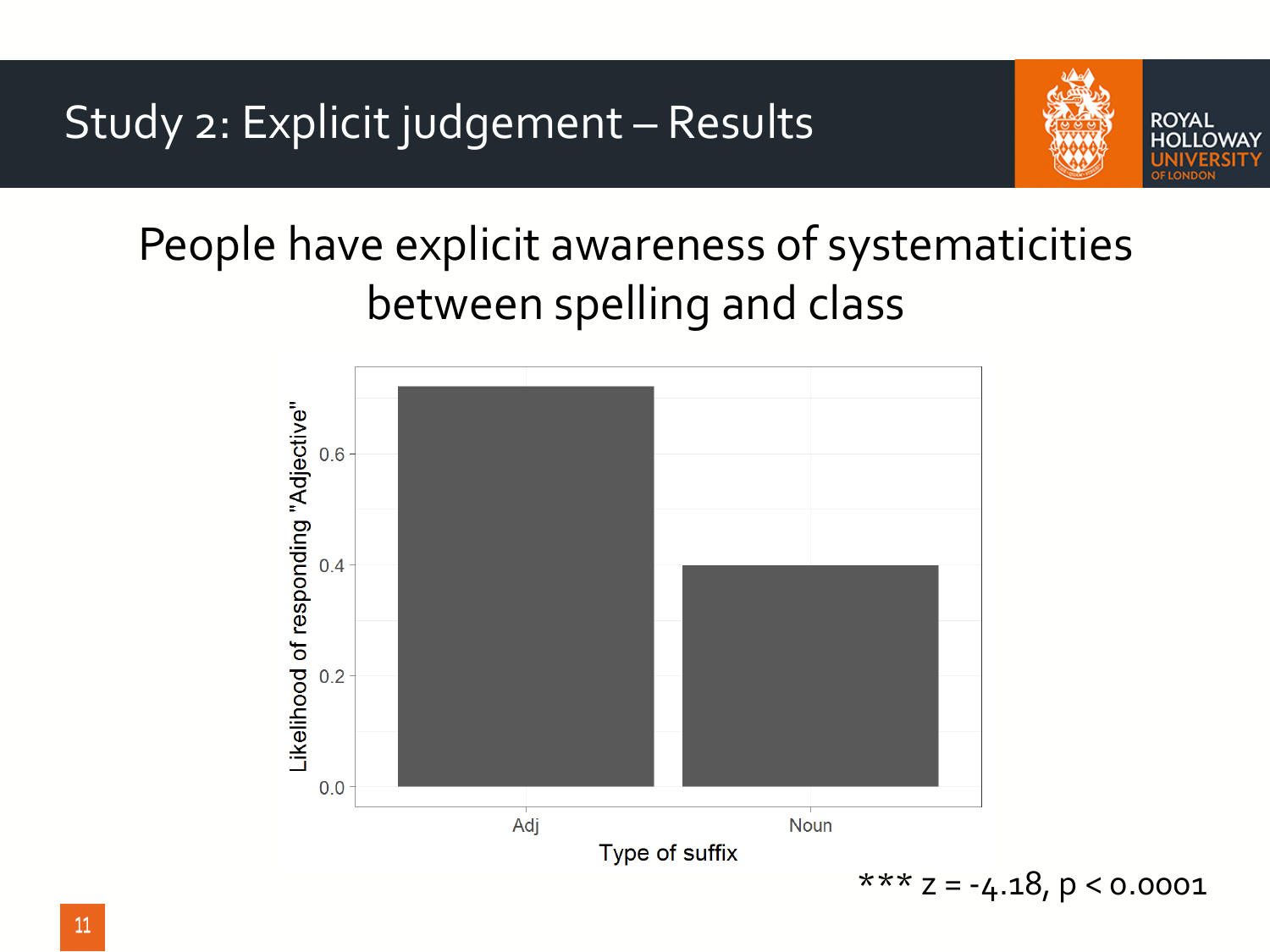#### Study 2: Explicit judgement – Results



**Why are there differences across suffixes?**





**ROYAL** 

**OLLOWAY**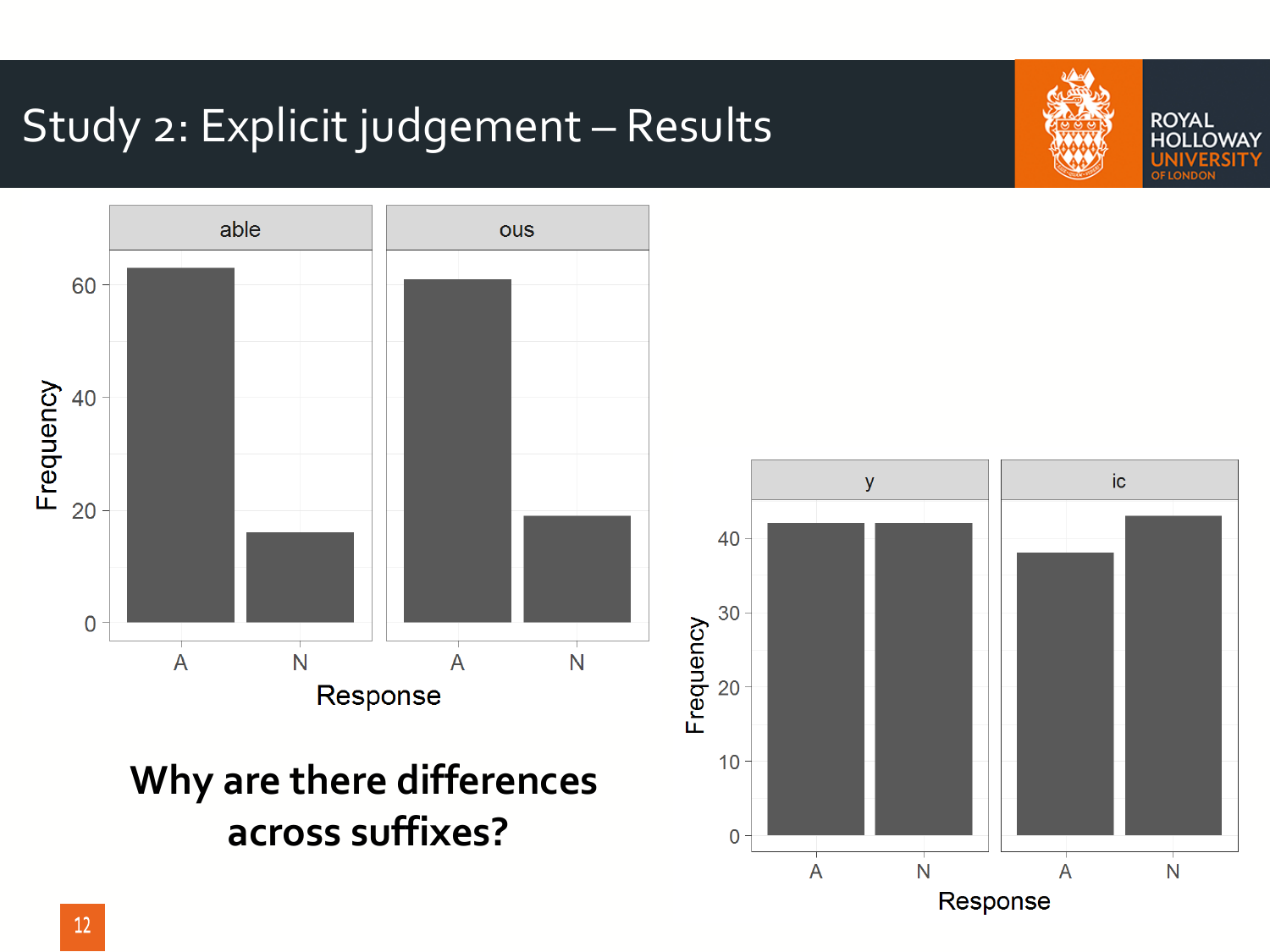Study 2: Explicit judgement – Results



**People's awareness of class-spelling relationships is better for suffixes that effectively disambiguate class**

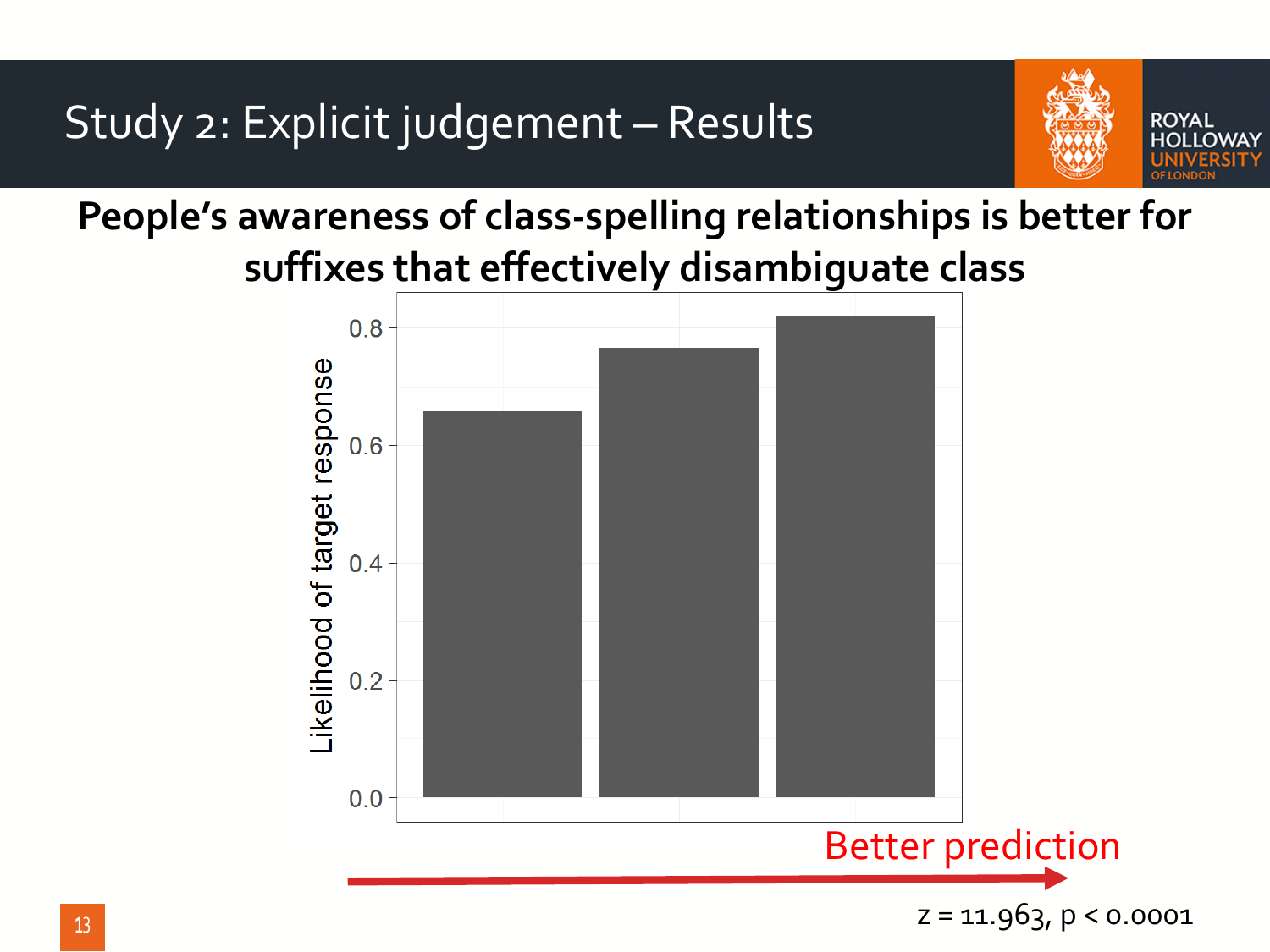#### Interim Summary



- ROYAL
- Study 1: Computational linguistic analysis Systematicity between suffix spelling and class is ubiquitous
- Study 2: Explicit judgement People access grammatical class information from spelling
- Study 3: Spelling study

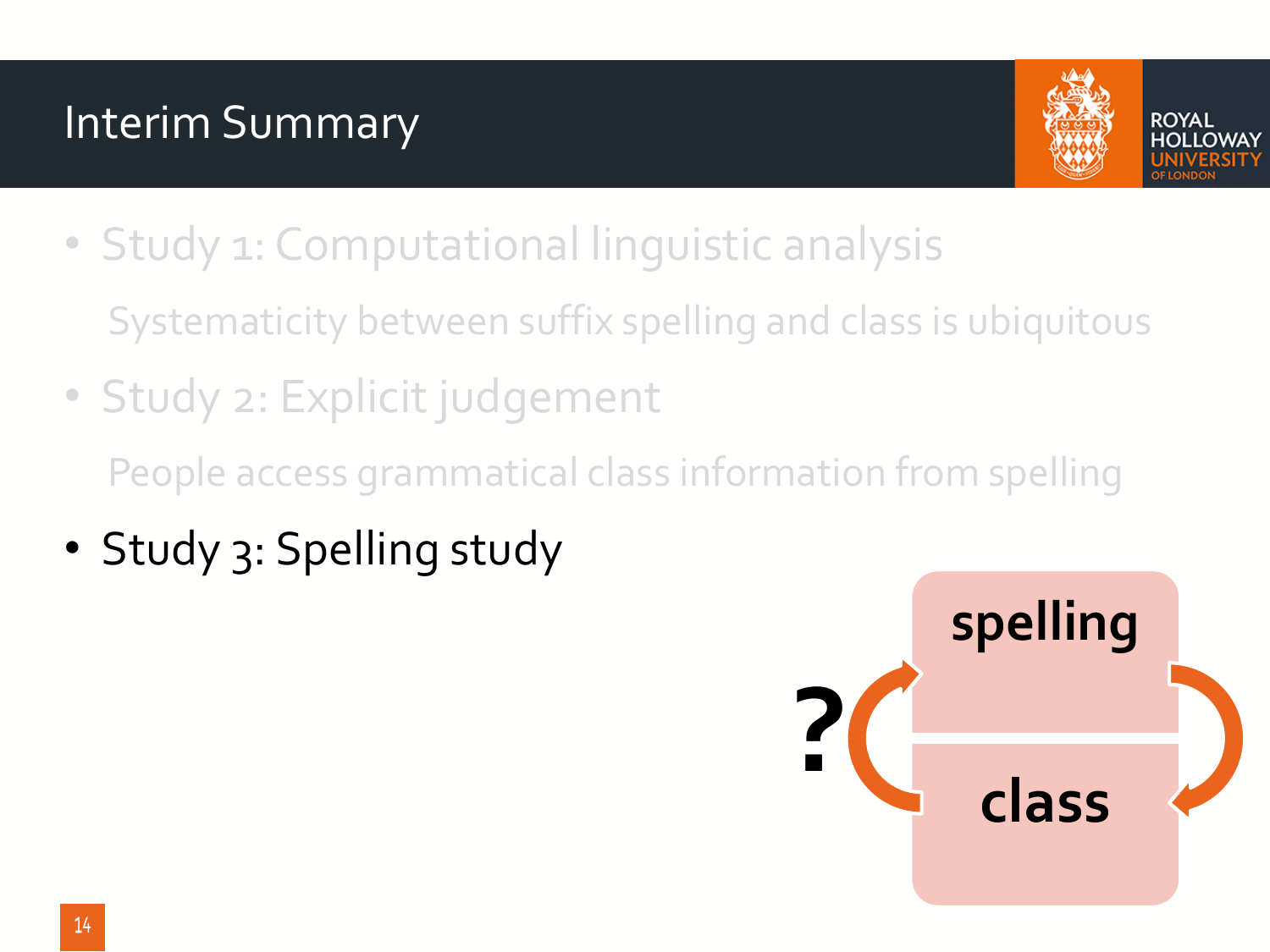#### Study 3: Spelling study



• Q: Are people sensitive to regularities between spelling and class?



- Idea:
	- − Nonwords are placed into different sentence frames
	- − Does context influence people's spellings?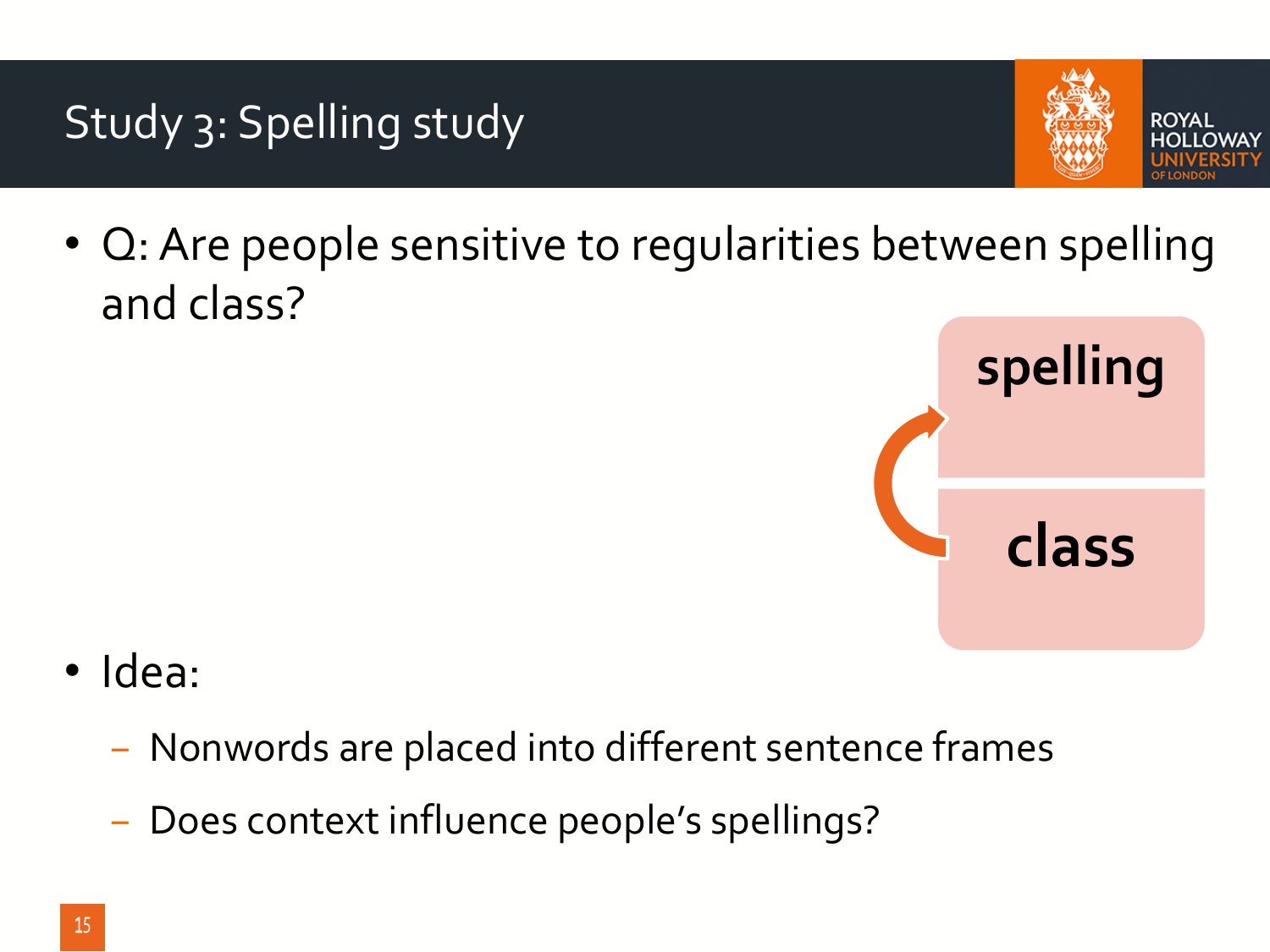

ROYAI

- 11 phonological endings that can be spelled differently
- Joined them with CVC non-existing stems
- 66 nonword recordings
- Biasing sentence contexts



## **[sedʒnɪs]**

**Can you spell this?**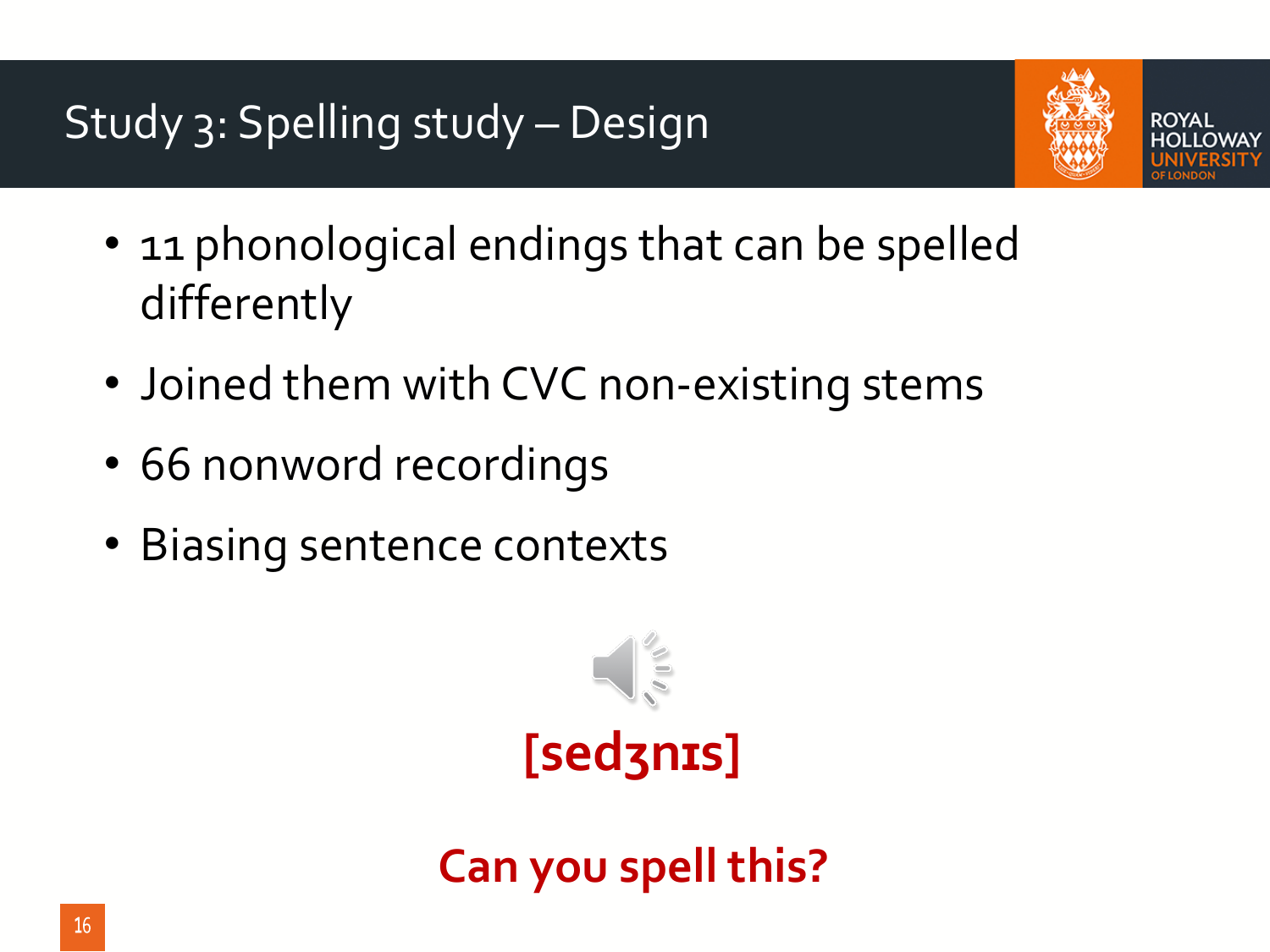#### Study 3: Spelling study – Design



**ROYAL HOLLOWAY** 

• 29 participants

## [sedʒnɪs]

|            | Context   Sentence (beg.)                     | Target   Sentence (end.)      | <b>Spelling</b> |
|------------|-----------------------------------------------|-------------------------------|-----------------|
| <b>CON</b> | The presentation<br>recognised the impressive | of the protestors.            | -NESS           |
| <b>INC</b> | The mourners began to<br>sadly                | as the coffin<br>disappeared. | ???             |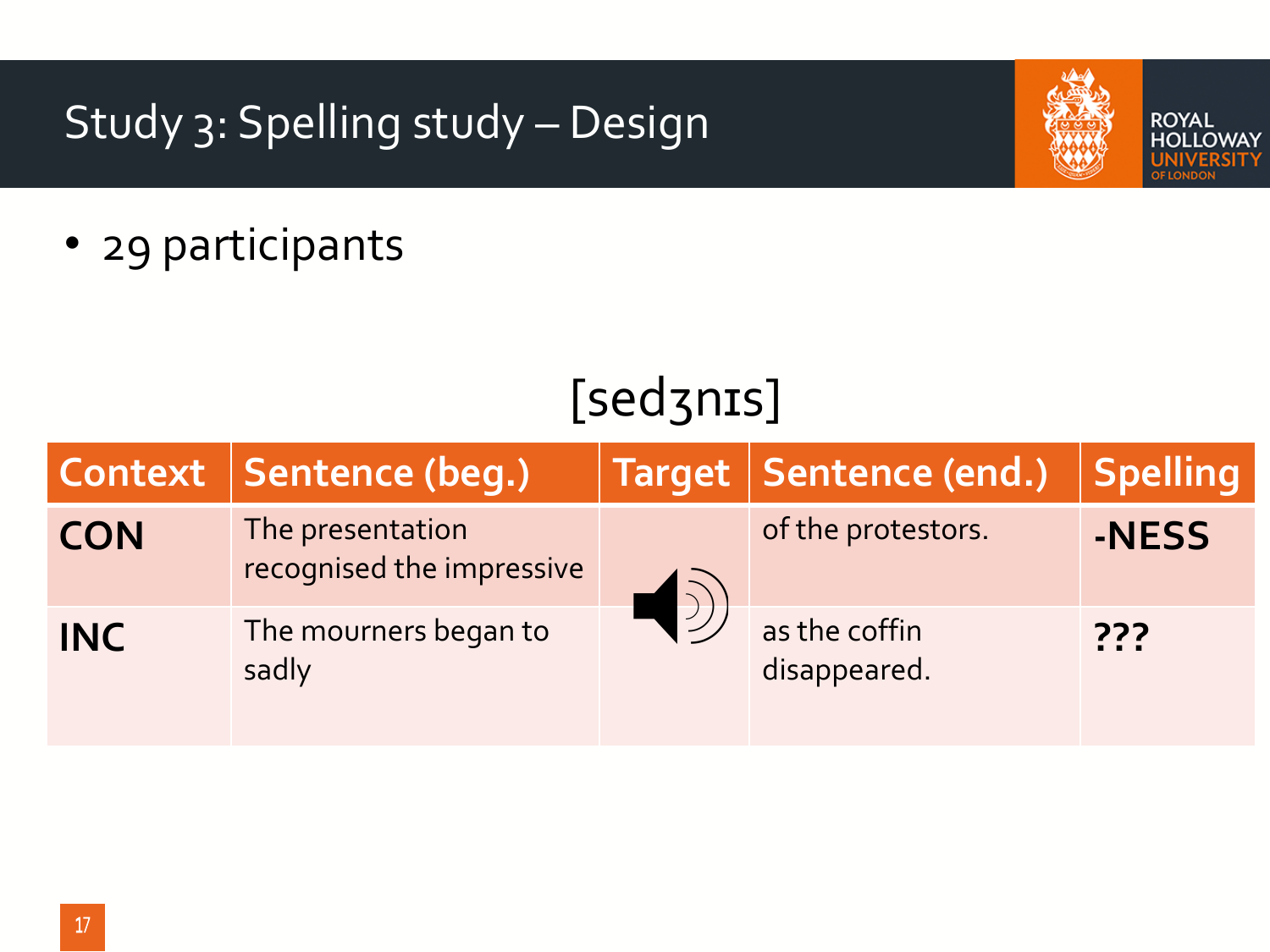### Study 3: Spelling study – Results

• Variety of spellings



**ROYAL HOLLOWAY**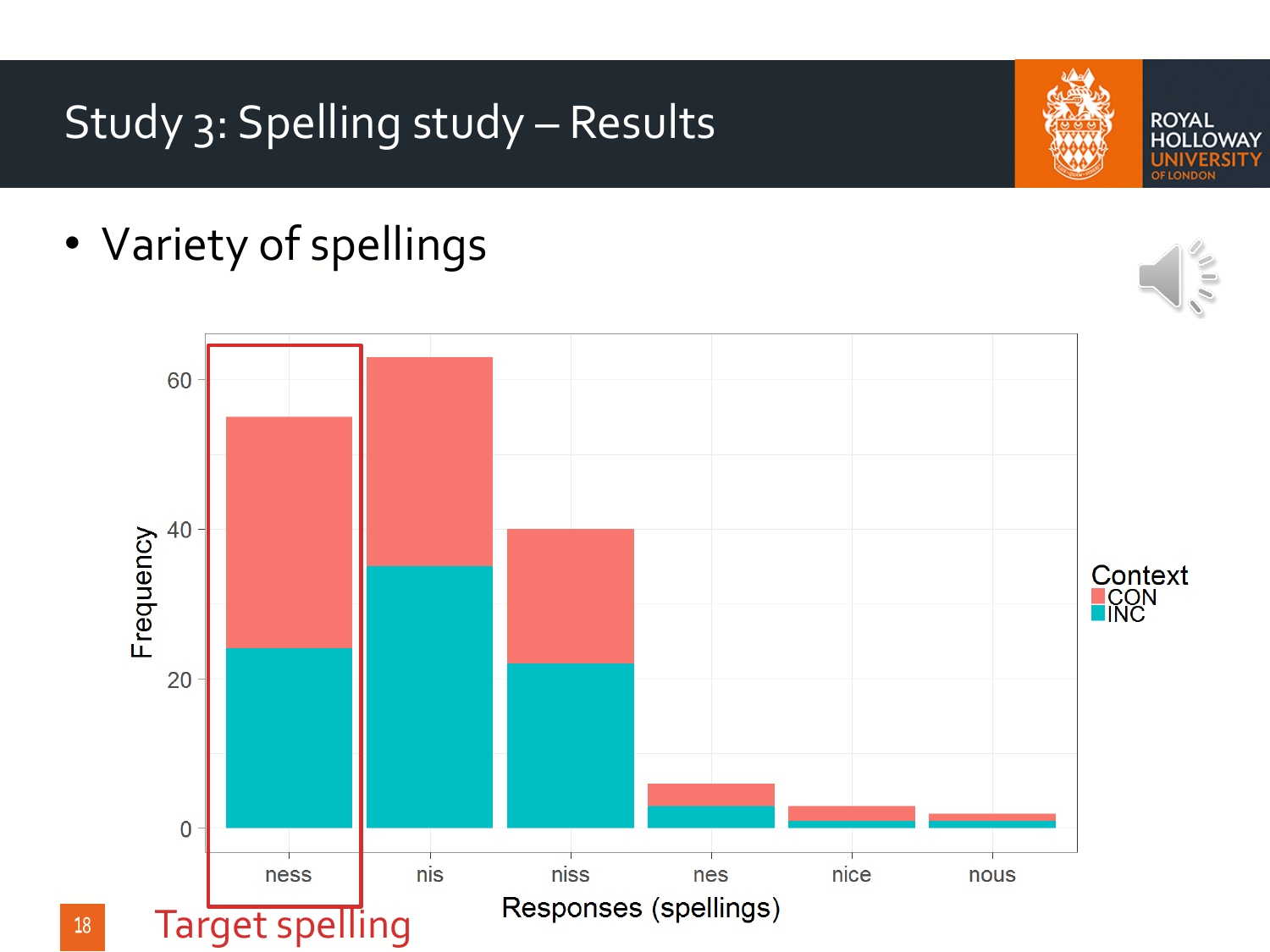

#### **People exploit their knowledge of class-spelling regularities to indicate grammatical class**

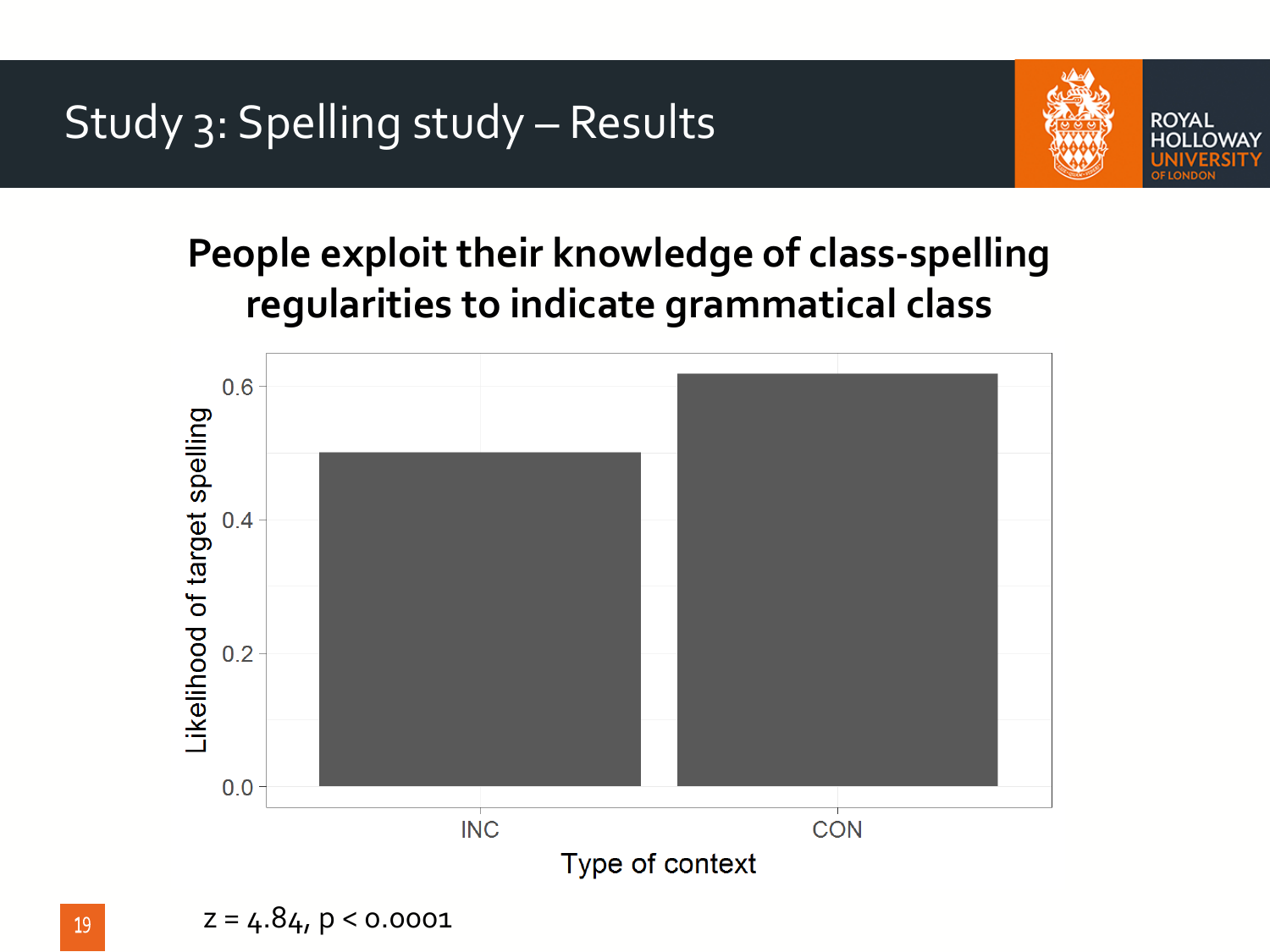



**ROYAL OLLOWAY** 

#### **Why are there differences across suffixes?**

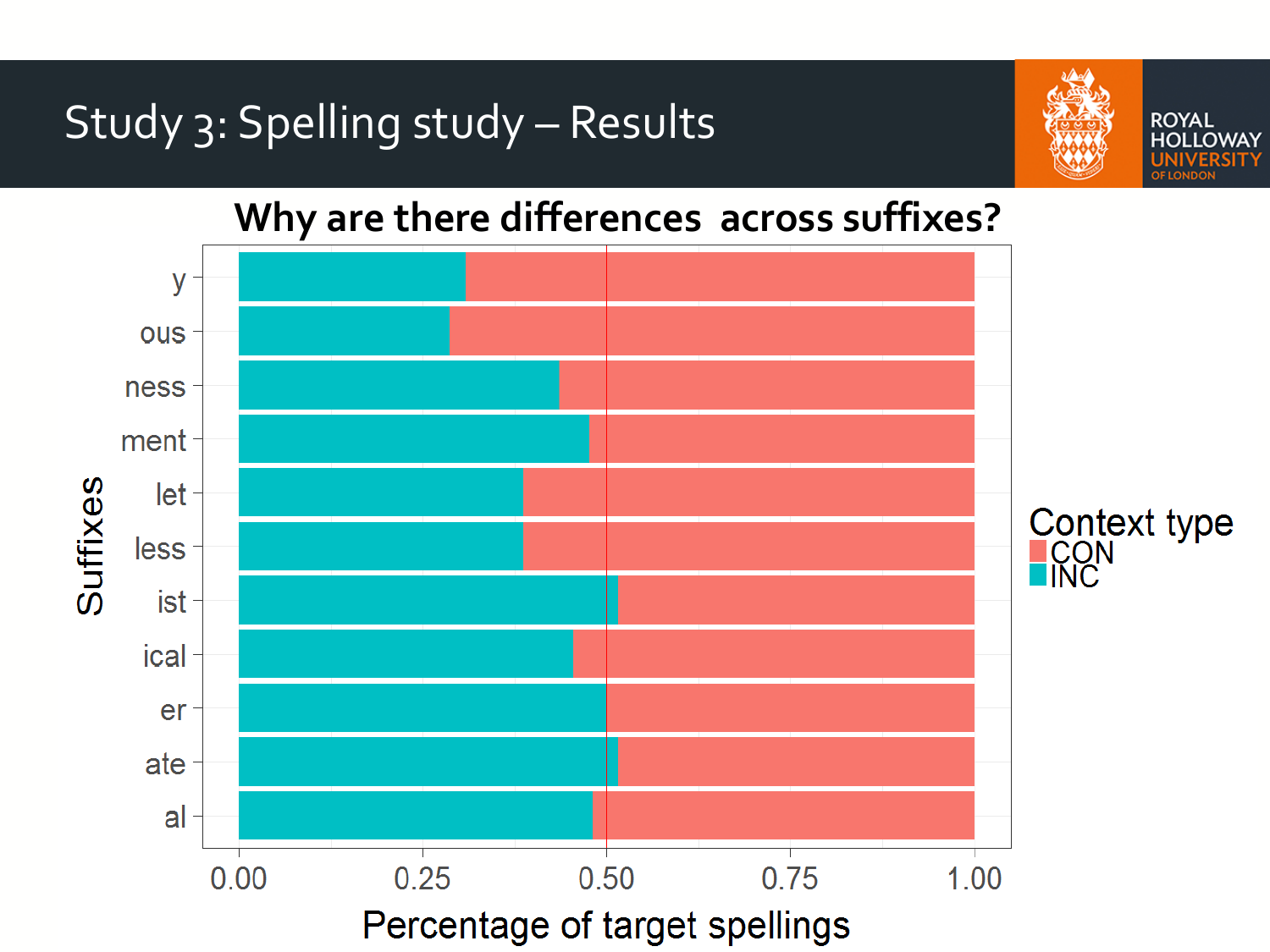

**Strongest effects on spelling are found for suffixes that disambiguate class**

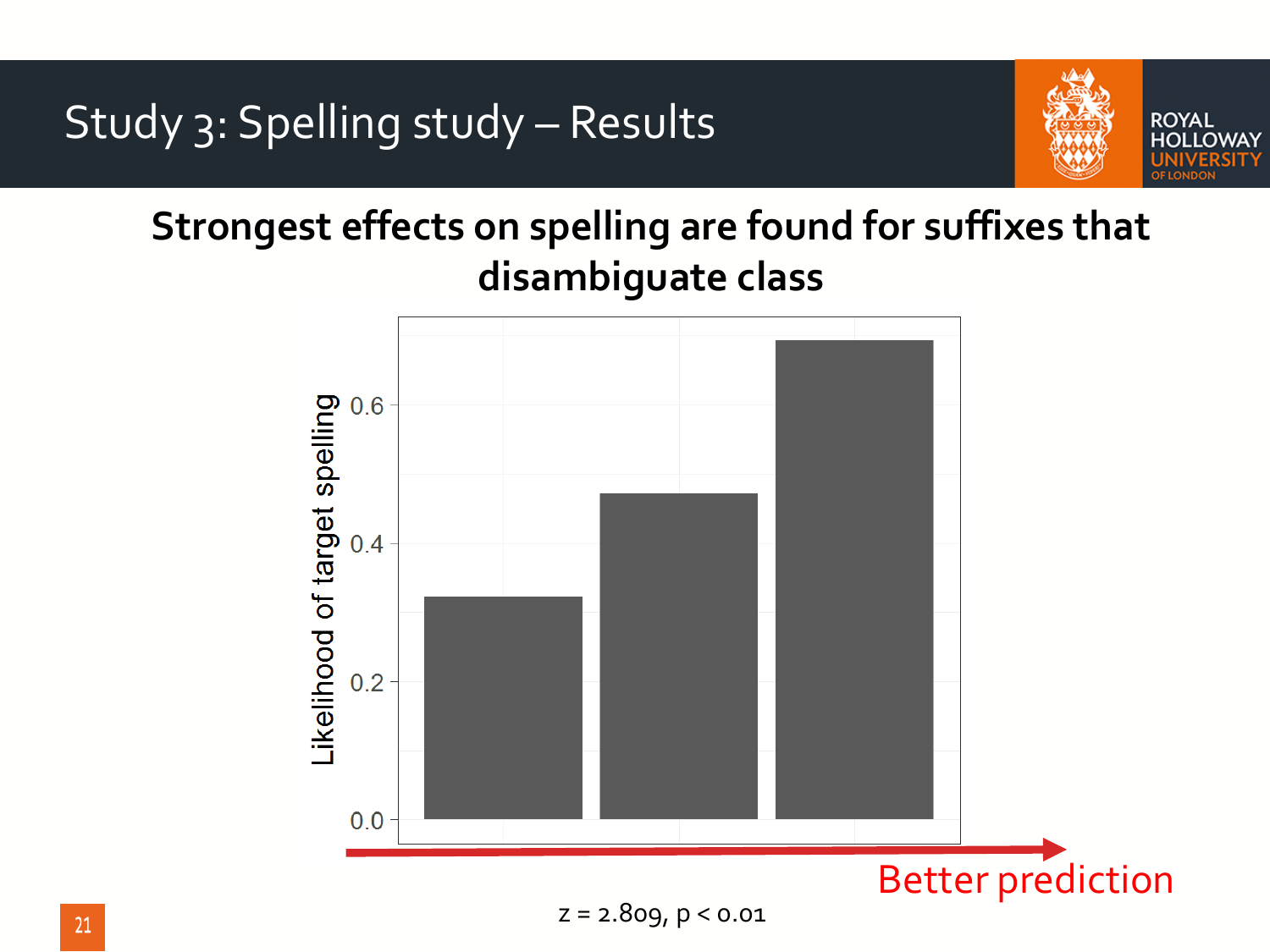#### Conclusions



- Regularities between spelling and grammatical class are ubiquitous
- People are sensitive to these regularities
- Degree of sensitivity mirrors the statistics of the writing system